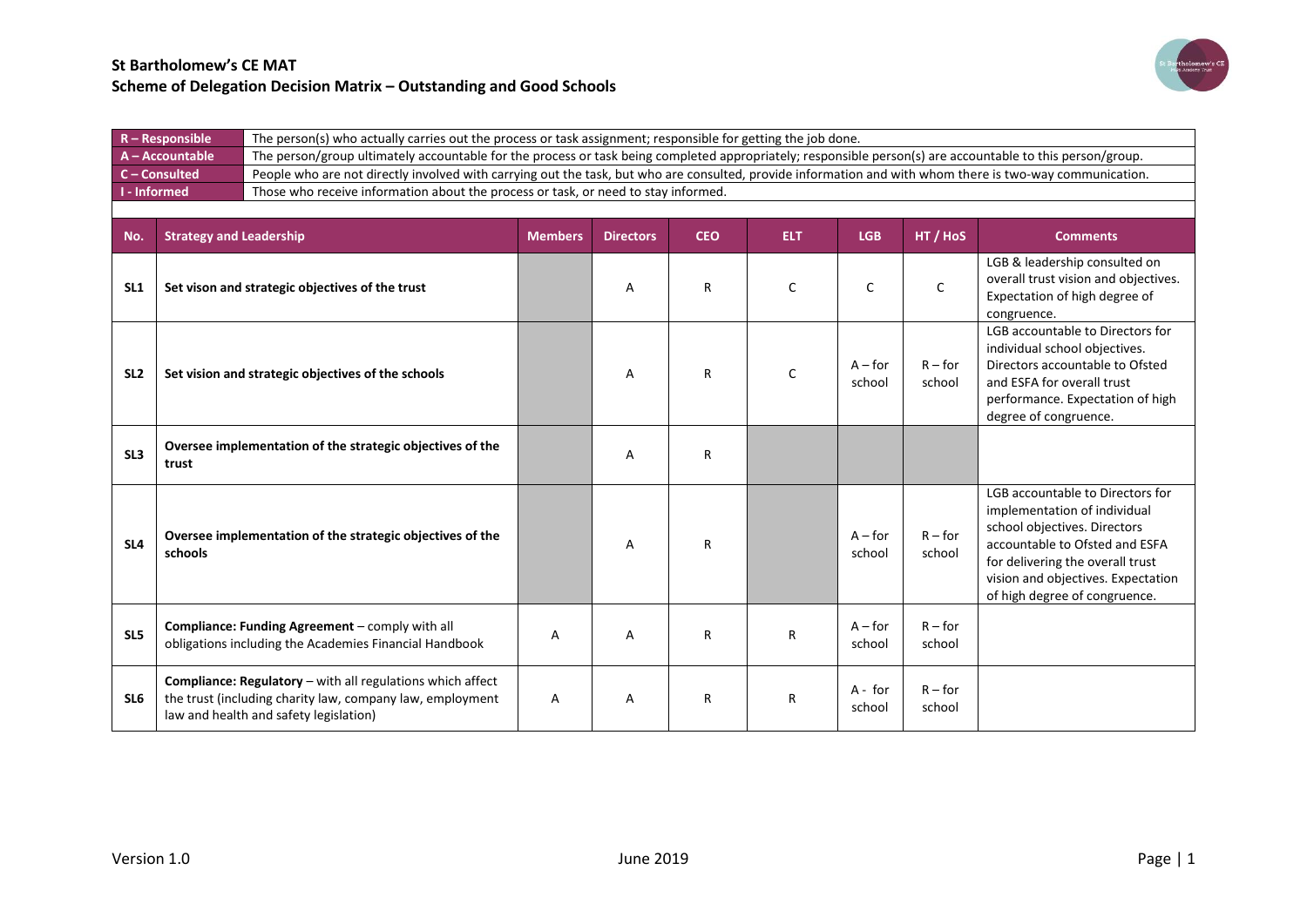

|             | $R -$ Responsible              | The person(s) who actually carries out the process or task assignment; responsible for getting the job done.                                                                                 |                |                  |                                           |            |                     |                     |                                                                                                                                              |  |
|-------------|--------------------------------|----------------------------------------------------------------------------------------------------------------------------------------------------------------------------------------------|----------------|------------------|-------------------------------------------|------------|---------------------|---------------------|----------------------------------------------------------------------------------------------------------------------------------------------|--|
|             | A - Accountable                | The person/group ultimately accountable for the process or task being completed appropriately; responsible person(s) are accountable to this person/group.                                   |                |                  |                                           |            |                     |                     |                                                                                                                                              |  |
|             | C - Consulted                  | People who are not directly involved with carrying out the task, but who are consulted, provide information and with whom there is two-way communication.                                    |                |                  |                                           |            |                     |                     |                                                                                                                                              |  |
|             | I - Informed                   | Those who receive information about the process or task, or need to stay informed.                                                                                                           |                |                  |                                           |            |                     |                     |                                                                                                                                              |  |
|             |                                |                                                                                                                                                                                              |                |                  |                                           |            |                     |                     |                                                                                                                                              |  |
| No.         | <b>Strategy and Leadership</b> |                                                                                                                                                                                              | <b>Members</b> | <b>Directors</b> | <b>CEO</b>                                | <b>ELT</b> | <b>LGB</b>          | HT / HoS            | <b>Comments</b>                                                                                                                              |  |
| SL7         | of public funds                | <b>Compliance: Financial Oversight</b> – ensuring that there are<br>appropriate financial controls so that there is regularity,<br>probity and value for money in relation to the management |                | Α                | A to the<br><b>ESFA</b> and<br>Parliament | R          |                     | $R$ – for<br>school | CEO is accountable to ESFA and<br>parliament as the Accounting<br>Officer (Academies Financial<br>Handbook s1.5.24)                          |  |
| SL8         |                                | <b>Compliance</b> – completing the register of business interest<br>and putting in place a procedure to deal with any conflicts of<br>interest and connected party transactions              |                | A                | R                                         |            | $A$ – for<br>school | $R$ – for<br>school | CEO responsible in respect of<br>maintaining register of business<br>interest for Directors as part of<br><b>Accounting Officer capacity</b> |  |
| SL9         | the trust)                     | Appointment and dismissal of directors - ensuring<br>processes are in place for appointment of directors<br>(including ensuring that the directors have the skills to run                    | A, R           | C                |                                           |            |                     |                     |                                                                                                                                              |  |
| <b>SL10</b> | schools)                       | Appointment of LGB Governors - ensuring processes are in<br>place for the appointment of LGB Governors (including<br>ensuring that the individuals have the skills to monitor the            |                | A                | C                                         |            | R                   | C                   |                                                                                                                                              |  |
| <b>SL11</b> |                                | Appointment of Chairs and Vice-Chairs of LGB                                                                                                                                                 |                | A                | $\mathsf{C}$                              |            | R                   |                     | Chair and Vice-Chair elected by<br>members of LGB on annual basis<br>but subject to approval by trust<br>board.                              |  |
| <b>SL12</b> |                                | Appointment of clerk to trust board and LGB                                                                                                                                                  |                | A                | R                                         |            | C                   |                     |                                                                                                                                              |  |
| <b>SL13</b> |                                | To consider whether or not to exercise delegation of<br>functions to individuals/committee (such as LGB)                                                                                     |                | A                | R                                         |            |                     |                     |                                                                                                                                              |  |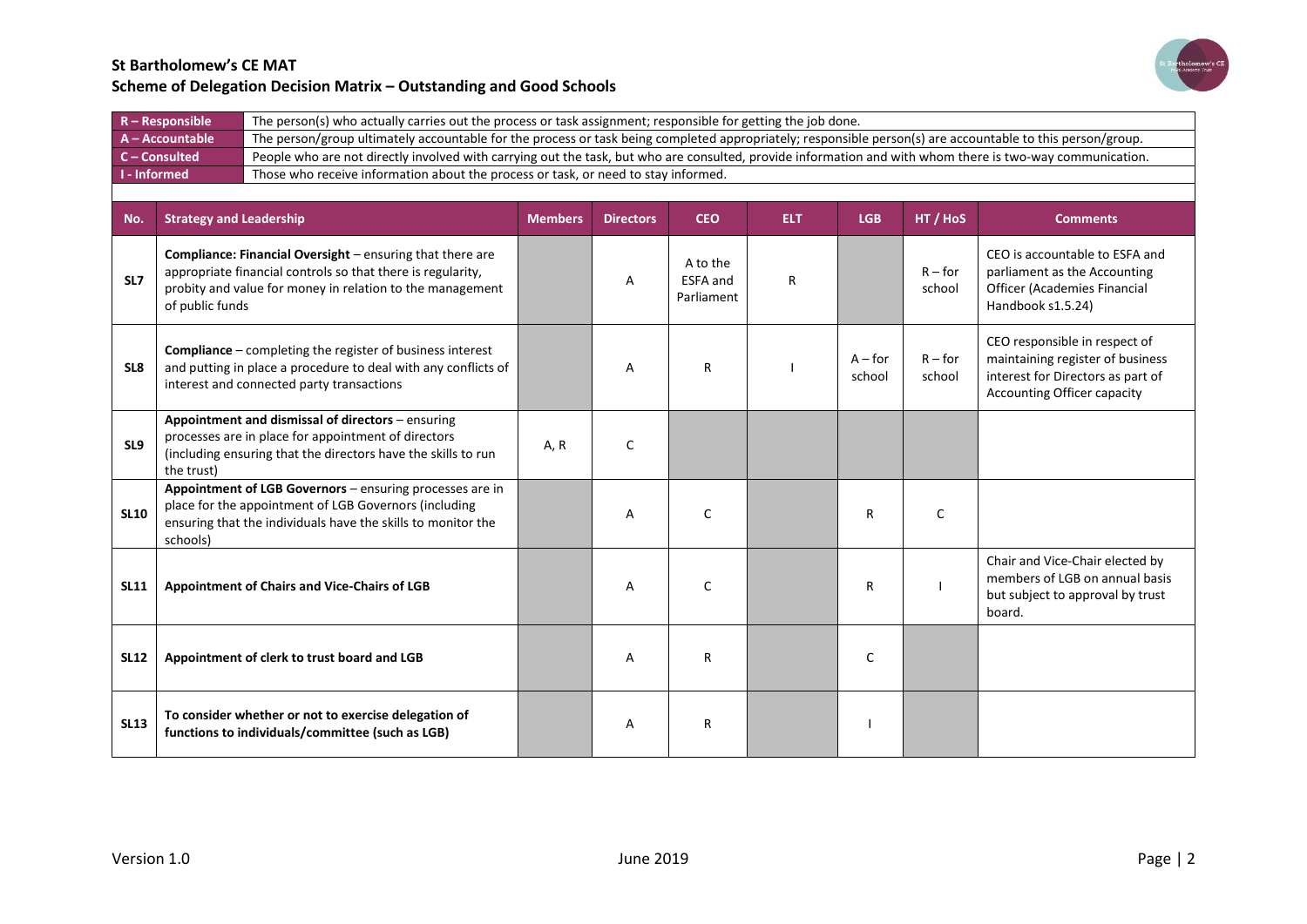

| $R -$ Responsible   | The person(s) who actually carries out the process or task assignment; responsible for getting the job done.                                               |
|---------------------|------------------------------------------------------------------------------------------------------------------------------------------------------------|
| A - Accountable     | The person/group ultimately accountable for the process or task being completed appropriately; responsible person(s) are accountable to this person/group. |
| $C$ – Consulted     | People who are not directly involved with carrying out the task, but who are consulted, provide information and with whom there is two-way communication.  |
| <b>I</b> - Informed | Those who receive information about the process or task, or need to stay informed.                                                                         |
|                     |                                                                                                                                                            |

| No.         | <b>Strategy and Leadership</b>                                                                | <b>Members</b> | <b>Directors</b> | <b>CEO</b> | <b>ELT</b> | <b>LGB</b>          | HT / HoS | <b>Comments</b>                                                                                  |
|-------------|-----------------------------------------------------------------------------------------------|----------------|------------------|------------|------------|---------------------|----------|--------------------------------------------------------------------------------------------------|
| <b>SL14</b> | <b>Appointment of the Accounting Officer</b>                                                  |                | A, R             |            |            |                     |          |                                                                                                  |
| <b>SL15</b> | Appointment of trust external auditors                                                        | А              | $\mathsf{R}$     | C          |            |                     |          |                                                                                                  |
| <b>SL16</b> | Appointment of trust internal auditors                                                        |                | A                | R          |            |                     |          |                                                                                                  |
| <b>SL17</b> | Policies - review and approval of trust wide policies (refer to<br>policy review schedule)    |                | A                | R          |            |                     |          | Delegated as appropriate to<br>committees for recommendation<br>to trust board for ratification. |
| <b>SL18</b> | Policies - review and approval of school level policies (refer<br>to policy review schedule). |                |                  |            |            | A                   | R        | All school policies must be<br>determined in line with trust<br>policies/policy statements       |
| <b>SL19</b> | Prepare and agree terms of reference for trust board<br>committees                            |                | A, R             | C          |            |                     |          |                                                                                                  |
| <b>SL20</b> | Prepare and agree terms of reference for LGBs                                                 |                | A, R             | C          |            | $I$ – for<br>school |          |                                                                                                  |
| <b>SL21</b> | Performance of trust board                                                                    | Α              | $\mathsf{R}$     | C          |            |                     |          |                                                                                                  |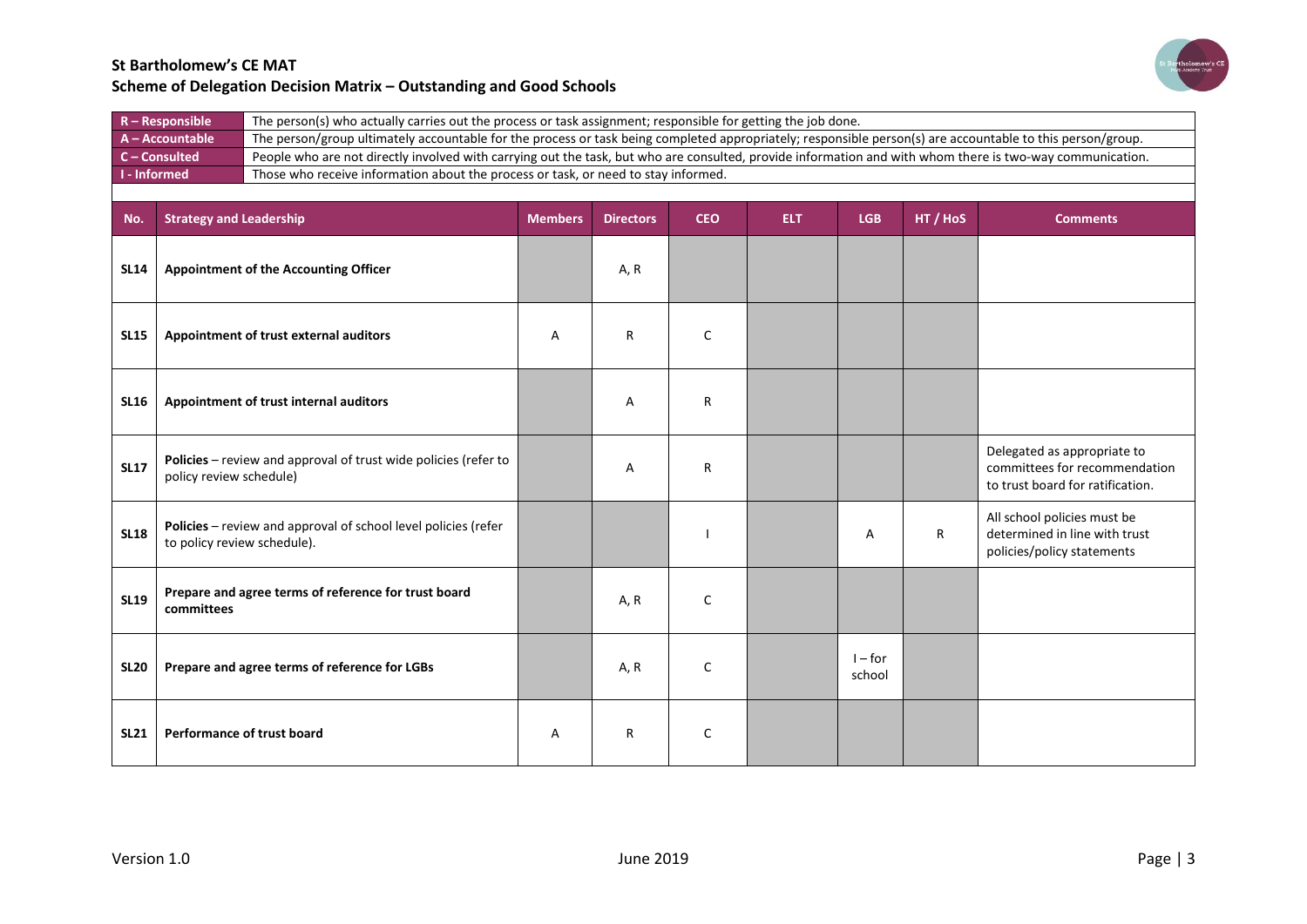

| $R -$ Responsible           | The person(s) who actually carries out the process or task assignment; responsible for getting the job done.                                               |
|-----------------------------|------------------------------------------------------------------------------------------------------------------------------------------------------------|
| $A - Accountable$           | The person/group ultimately accountable for the process or task being completed appropriately; responsible person(s) are accountable to this person/group. |
| $C$ – Consulted             | People who are not directly involved with carrying out the task, but who are consulted, provide information and with whom there is two-way communication.  |
| $\blacksquare$ I - Informed | Those who receive information about the process or task, or need to stay informed.                                                                         |
|                             |                                                                                                                                                            |

| No.         | <b>Strategy and Leadership</b>                                                 | <b>Members</b> | <b>Directors</b> | <b>CEO</b> | ELT. | <b>LGB</b>             | HT / HoS            | <b>Comments</b> |
|-------------|--------------------------------------------------------------------------------|----------------|------------------|------------|------|------------------------|---------------------|-----------------|
| <b>SL22</b> | Performance of trust board committees                                          | Α              | R                | C          |      |                        |                     |                 |
| <b>SL23</b> | <b>Performance of LGB</b>                                                      |                | A, R             | C          |      | $I$ – for<br>school    |                     |                 |
| <b>SL24</b> | To appoint the IAB (Interim Advisory Board) and disband<br>any ineffective LGB |                | A, R             | C          |      |                        |                     |                 |
| <b>SL25</b> | Training programme for directors and LGBs                                      |                | Α                | R          |      | $R$ – for<br>school    | $C$ – for<br>school |                 |
| <b>SL26</b> | Legal claims - with potential impact on trust or school<br>reputation          |                | Α                | R          |      | $A$ – for<br>school    | $R$ – for<br>school |                 |
| <b>SL27</b> | Manage and mitigate strategic risk                                             |                | Α                | R          | R    | $A$ – for<br>school    | $R$ – for<br>school |                 |
| <b>SL28</b> | <b>Code of conduct</b> – directors and LGBs                                    |                | A,R              |            |      | I, $R$ – for<br>school |                     |                 |
| <b>SL29</b> | To consider requests from other schools to join the trust                      |                | Α                | R          |      |                        |                     |                 |

Where accountability or responsibility sits with the trust board, it may be delegated to a sub-committee, such as the LGB, as long as recommendations are ratified at trust board level.

Where accountability or responsibility sits with the CEO, it may be delegated to the ELT, central trust staff or HT/HoS as appropriate, reporting back via the CEO.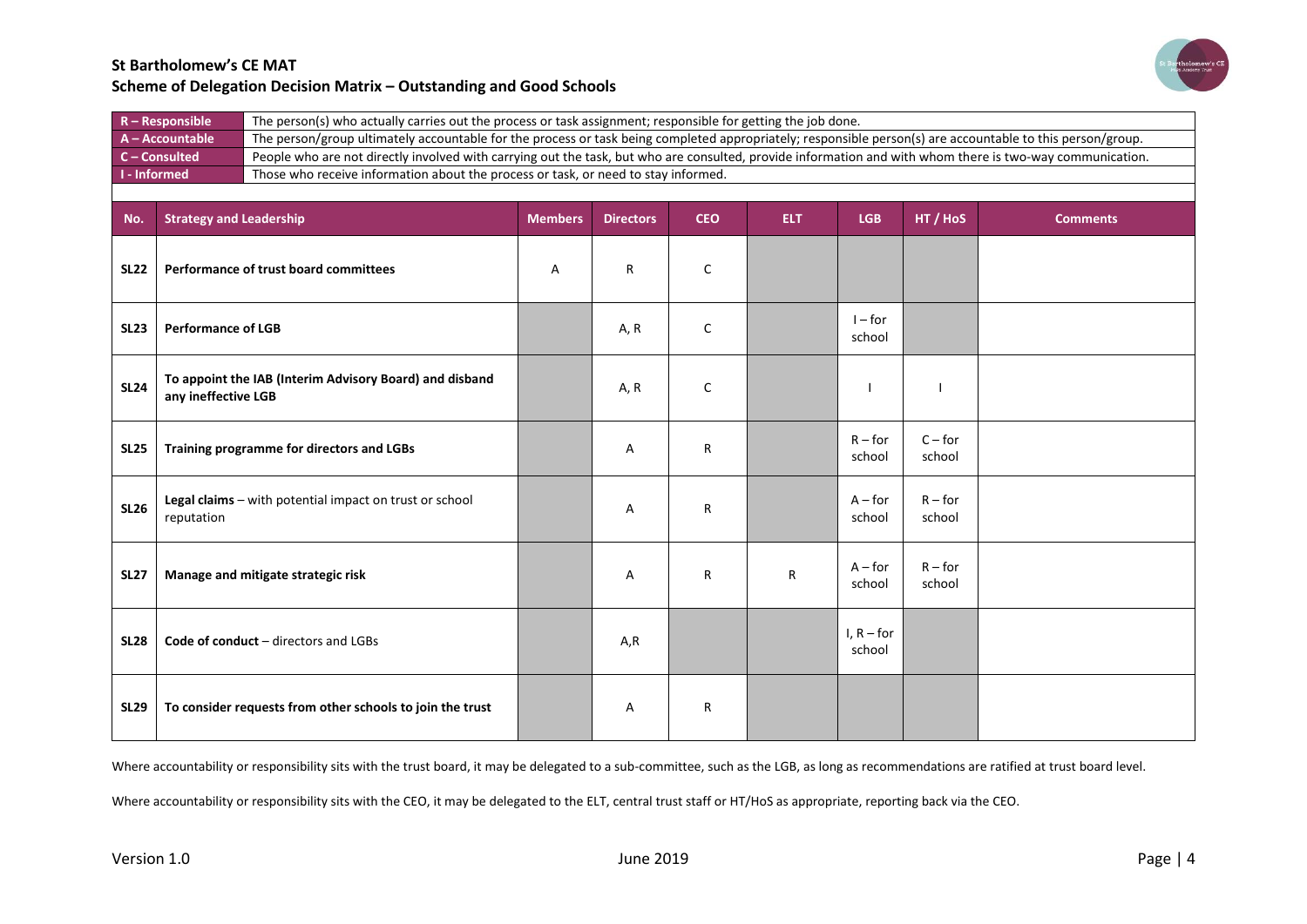

| $R -$ Responsible | The person(s) who actually carries out the process or task assignment; responsible for getting the job done.                                               |
|-------------------|------------------------------------------------------------------------------------------------------------------------------------------------------------|
| A - Accountable   | The person/group ultimately accountable for the process or task being completed appropriately; responsible person(s) are accountable to this person/group. |
| C-Consulted       | People who are not directly involved with carrying out the task, but who are consulted, provide information and with whom there is two-way communication.  |
| I - Informed      | Those who receive information about the process or task, or need to stay informed.                                                                         |
|                   |                                                                                                                                                            |

| No.             | <b>Educational Effectiveness</b>                                                                                                                                  | <b>Members</b> | <b>Directors</b> | <b>CEO</b> | <b>ELT</b>   | <b>LGB</b>          | HT / HoS            | <b>Comments</b>                                |
|-----------------|-------------------------------------------------------------------------------------------------------------------------------------------------------------------|----------------|------------------|------------|--------------|---------------------|---------------------|------------------------------------------------|
| EC1             | Overall trust development plan                                                                                                                                    |                | A                | R          | C            | $\mathsf{C}$        | $\mathsf{C}$        |                                                |
| EC <sub>2</sub> | Individual school development plan in line with strategic<br>aims of the trust                                                                                    |                |                  | C          |              | Α                   | R                   | Annual requirement                             |
| EC <sub>3</sub> | Key performance indicators - setting and reviewing<br>performance of the trust and schools (in relation to academic<br>standards, finance and other matters)      |                | A                | R          | C            | $A$ – for<br>school | $R$ – for<br>school | LGBs are accountable for academic<br>standards |
| EC4             | Quality of teaching - ensuring appropriate levels of support,<br>challenge and intervention to support delivery of education<br>outcomes                          |                |                  | Α          | $\mathsf{C}$ | $A$ – for<br>school | $R$ – for<br>school |                                                |
| EC5             | Curriculum - setting the curriculum for the school and<br>reviewing its effectiveness                                                                             |                |                  | Α          | C            | $A$ – for<br>school | $R$ – for<br>school |                                                |
| EC <sub>6</sub> | Pupil premium - reviewing and challenging the value for<br>money of the pupil premium grant in terms of educational<br>outcomes and narrowing the achievement gap |                | A                | R          | $\mathsf{C}$ | $A$ – for<br>school | $R$ – for<br>school |                                                |
| EC7             | Set admissions policy                                                                                                                                             |                | A                | R          |              | $C$ – for<br>school | $C$ – for<br>school | LGB ensure compliance.                         |
| EC8             | Admission application decisions and appeals                                                                                                                       |                | Α                | R          |              | R - for<br>school   | $\mathsf{C}$        |                                                |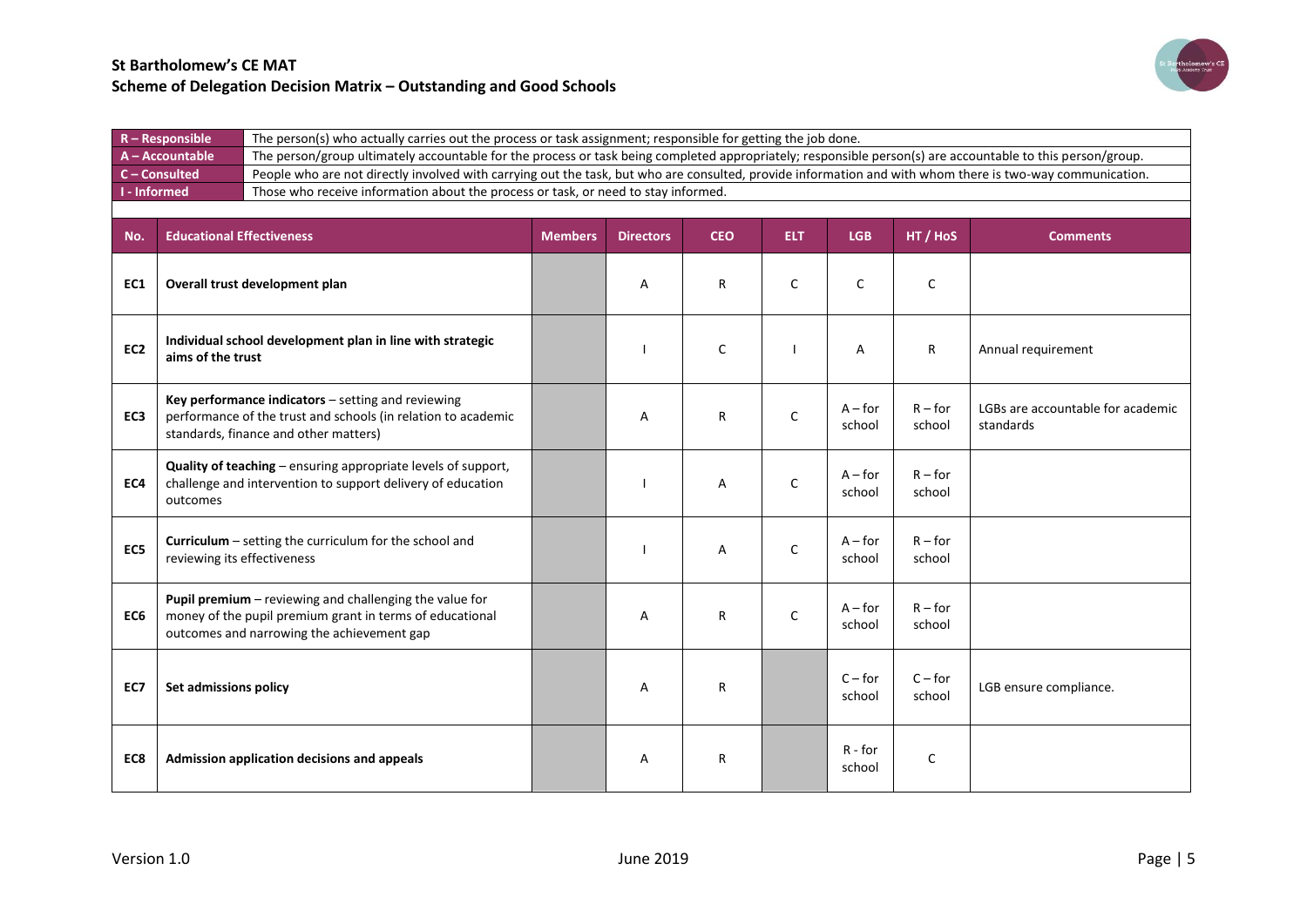

|                     | $R - Responsible$                | The person(s) who actually carries out the process or task assignment; responsible for getting the job done.                                               |                |                  |            |            |                     |                     |                 |  |
|---------------------|----------------------------------|------------------------------------------------------------------------------------------------------------------------------------------------------------|----------------|------------------|------------|------------|---------------------|---------------------|-----------------|--|
|                     | A - Accountable                  | The person/group ultimately accountable for the process or task being completed appropriately; responsible person(s) are accountable to this person/group. |                |                  |            |            |                     |                     |                 |  |
|                     | C-Consulted                      | People who are not directly involved with carrying out the task, but who are consulted, provide information and with whom there is two-way communication.  |                |                  |            |            |                     |                     |                 |  |
| <b>I</b> - Informed |                                  | Those who receive information about the process or task, or need to stay informed.                                                                         |                |                  |            |            |                     |                     |                 |  |
|                     |                                  |                                                                                                                                                            |                |                  |            |            |                     |                     |                 |  |
| No.                 | <b>Educational Effectiveness</b> |                                                                                                                                                            | <b>Members</b> | <b>Directors</b> | <b>CEO</b> | <b>ELT</b> | <b>LGB</b>          | HT / HoS            | <b>Comments</b> |  |
| EC9                 | character                        | Collective worship arrangements for school, without religious                                                                                              |                |                  |            |            | Α                   | R                   |                 |  |
| <b>EC10</b>         | and disciplinary matters         | Student issues - including attendance, exclusions, punctuality                                                                                             |                |                  |            |            | Α                   | R                   |                 |  |
| <b>EC11</b>         | school                           | School hours - setting the opening and closing times of the                                                                                                |                |                  | C          |            | Α                   | R                   |                 |  |
| <b>EC12</b>         |                                  | Term dates and length of school day                                                                                                                        |                | A                | R          |            |                     |                     |                 |  |
| <b>EC13</b>         | standards                        | School lunch - ensure provided to appropriate nutritional                                                                                                  |                |                  | Α          |            | $A$ – for<br>school | $R$ – for<br>school |                 |  |
| <b>EC14</b>         |                                  | Provision of free school meals to those meeting criteria                                                                                                   |                |                  | Α          |            | $A$ – for<br>school | $R$ – for<br>school |                 |  |
| <b>EC15</b>         |                                  | Formal collaboration and partnership agreements                                                                                                            |                |                  | Α          |            |                     | R                   |                 |  |
| <b>EC16</b>         |                                  | Informal collaboration and arrangements                                                                                                                    |                |                  |            |            | $A$ – for<br>school | $R$ – for<br>school |                 |  |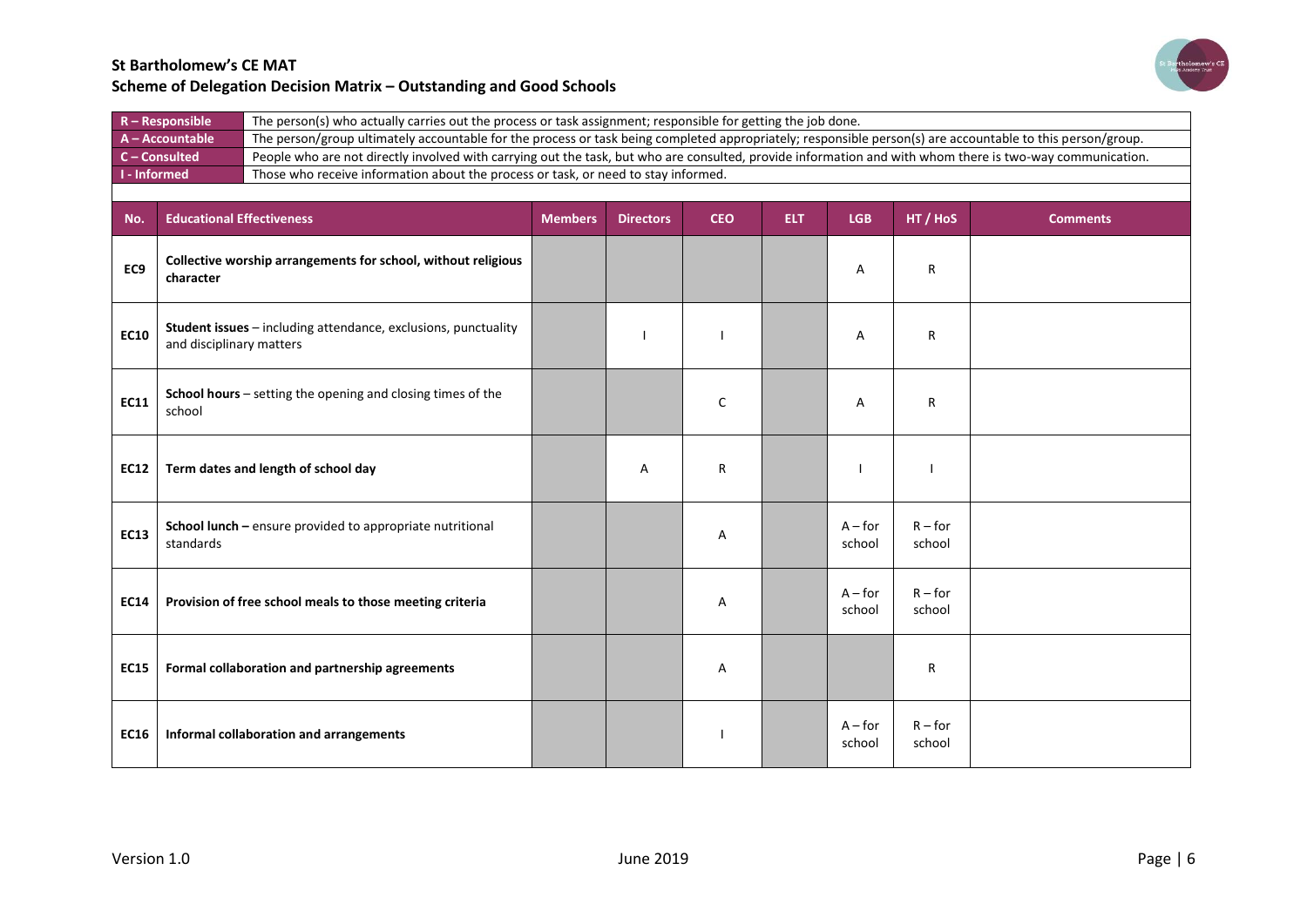

|                     | $R -$ Responsible                                                                          | The person(s) who actually carries out the process or task assignment; responsible for getting the job done.                                               |                |                                                                                                                                                           |            |            |                     |                     |                 |  |  |
|---------------------|--------------------------------------------------------------------------------------------|------------------------------------------------------------------------------------------------------------------------------------------------------------|----------------|-----------------------------------------------------------------------------------------------------------------------------------------------------------|------------|------------|---------------------|---------------------|-----------------|--|--|
|                     | A - Accountable                                                                            | The person/group ultimately accountable for the process or task being completed appropriately; responsible person(s) are accountable to this person/group. |                |                                                                                                                                                           |            |            |                     |                     |                 |  |  |
|                     | C - Consulted                                                                              |                                                                                                                                                            |                | People who are not directly involved with carrying out the task, but who are consulted, provide information and with whom there is two-way communication. |            |            |                     |                     |                 |  |  |
| <b>I</b> - Informed |                                                                                            | Those who receive information about the process or task, or need to stay informed.                                                                         |                |                                                                                                                                                           |            |            |                     |                     |                 |  |  |
|                     |                                                                                            |                                                                                                                                                            |                |                                                                                                                                                           |            |            |                     |                     |                 |  |  |
| No.                 | <b>Educational Effectiveness</b>                                                           |                                                                                                                                                            | <b>Members</b> | <b>Directors</b>                                                                                                                                          | <b>CEO</b> | <b>ELT</b> | <b>LGB</b>          | HT / HoS            | <b>Comments</b> |  |  |
| <b>EC17</b>         |                                                                                            | Manage and mitigate educational risk                                                                                                                       |                | Α                                                                                                                                                         | R          | R          | $A$ – for<br>school | $R$ – for<br>school |                 |  |  |
| <b>EC18</b>         | Determining staff complement within agreed budget (staffing<br>structure, not recruitment) |                                                                                                                                                            |                |                                                                                                                                                           | Α          | C          | $A$ – for<br>school | $R$ – for<br>school |                 |  |  |
| <b>EC19</b>         | Post-inspection action plan                                                                |                                                                                                                                                            |                | A                                                                                                                                                         | R          | C          | $A$ – for<br>school | $R$ – for<br>school |                 |  |  |
| <b>EC20</b>         | Assemble data for pupil assessment and other returns                                       |                                                                                                                                                            |                | A                                                                                                                                                         | R          |            | $A$ – for<br>school | $R$ – for<br>school |                 |  |  |
| <b>EC21</b>         | issues                                                                                     | Prohibit radicalisation, promote equality, diversity and<br>tolerance and ensuring the balanced treatment of political                                     |                | Α                                                                                                                                                         | R          |            | $A$ – for<br>school | $R$ – for<br>school |                 |  |  |
| <b>EC22</b>         |                                                                                            | Ensuring the well-being of all pupils including developing and<br>implementing a pupil well-being strategy                                                 |                | A                                                                                                                                                         | R          | C          | $A$ – for<br>school | $R$ – for<br>school |                 |  |  |

Where accountability or responsibility sits with the trust board, it may be delegated to a sub-committee, such as the LGB, as long as recommendations are ratified at trust board level.

Where accountability of responsibility sits with the CEO, it may be delegated to the ELT, central trust staff or HT/HoS as appropriate, reporting back via the CEO.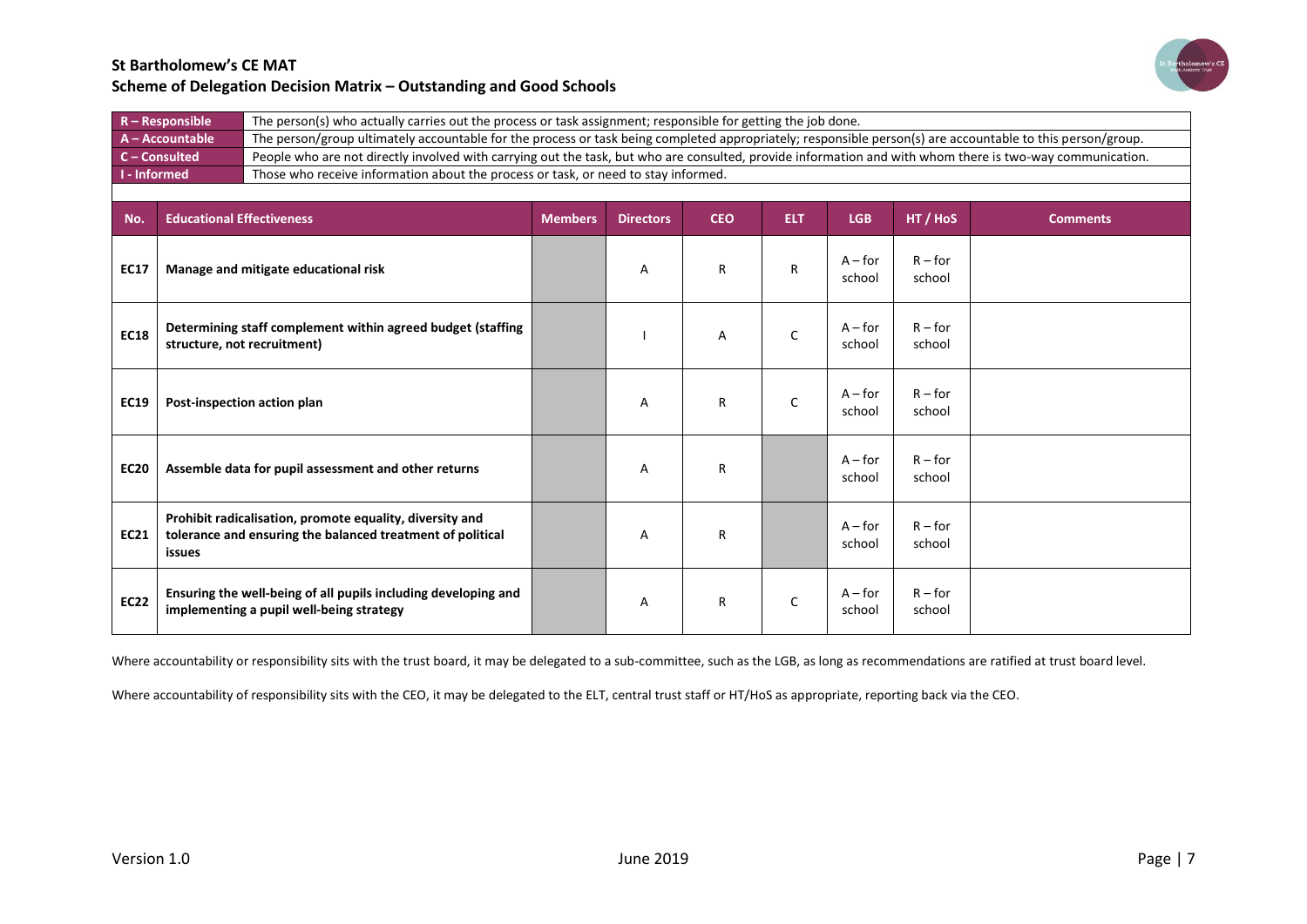

|                     | $R -$ Responsible        | The person(s) who actually carries out the process or task assignment; responsible for getting the job done.                                                                     |                |                  |            |            |                     |                        |                                                                                                  |  |  |
|---------------------|--------------------------|----------------------------------------------------------------------------------------------------------------------------------------------------------------------------------|----------------|------------------|------------|------------|---------------------|------------------------|--------------------------------------------------------------------------------------------------|--|--|
|                     | $A - Accountable$        | The person/group ultimately accountable for the process or task being completed appropriately; responsible person(s) are accountable to this person/group.                       |                |                  |            |            |                     |                        |                                                                                                  |  |  |
| $C$ – Consulted     |                          | People who are not directly involved with carrying out the task, but who are consulted, provide information and with whom there is two-way communication.                        |                |                  |            |            |                     |                        |                                                                                                  |  |  |
| <b>I</b> - Informed |                          | Those who receive information about the process or task, or need to stay informed.                                                                                               |                |                  |            |            |                     |                        |                                                                                                  |  |  |
|                     |                          |                                                                                                                                                                                  |                |                  |            |            |                     |                        |                                                                                                  |  |  |
|                     |                          |                                                                                                                                                                                  |                |                  |            |            |                     |                        |                                                                                                  |  |  |
| No.                 | <b>HR</b>                |                                                                                                                                                                                  | <b>Members</b> | <b>Directors</b> | <b>CEO</b> | <b>ELT</b> | <b>LGB</b>          | HT / HoS               | <b>Comments</b>                                                                                  |  |  |
| HR1                 | Appointment - CEO        |                                                                                                                                                                                  | $\mathsf{C}$   | A, R             |            |            |                     |                        | Refer to Appointment of Staff Grid<br>but Chairs of LGB to be observers<br>at interview stage.   |  |  |
| HR <sub>2</sub>     | <b>Appointment - ELT</b> |                                                                                                                                                                                  |                | A                | R          | C          |                     |                        | Refer to Appointment of Staff Grid                                                               |  |  |
| HR3                 | Appointment - HT / HoS   |                                                                                                                                                                                  |                | A, R             | R          |            | $C$ – for<br>school |                        | Refer to Appointment of Staff Grid.                                                              |  |  |
| HR4                 |                          | Appointment - DHT and AHT                                                                                                                                                        |                |                  | A, R       |            | $I$ – for<br>school | $R$ – for<br>school    | Refer to Appointment of Staff Grid                                                               |  |  |
| HR5                 |                          | Appointment - central trust staff                                                                                                                                                |                | A, R             | R          |            |                     |                        | Refer to Appointment of Staff Grid                                                               |  |  |
| HR6                 |                          | Appointment - school staff                                                                                                                                                       |                |                  | A, R       |            | $I$ – for<br>school | $A, R$ – for<br>school | Refer to Appointment of Staff Grid                                                               |  |  |
| HR7                 |                          | Establishing trust wide HR policies - including recruitment,<br>pay policy, capability, grievance and absence policies and all in<br>accordance with all appropriate regulations |                | A                | R          | C          |                     |                        |                                                                                                  |  |  |
| HR8                 |                          | Performance management - CEO                                                                                                                                                     |                | A, R             |            |            |                     |                        | Refer to Appraisal Policy & Pay<br>Policy. Pay awards considered by<br>Directors' Pay Committee. |  |  |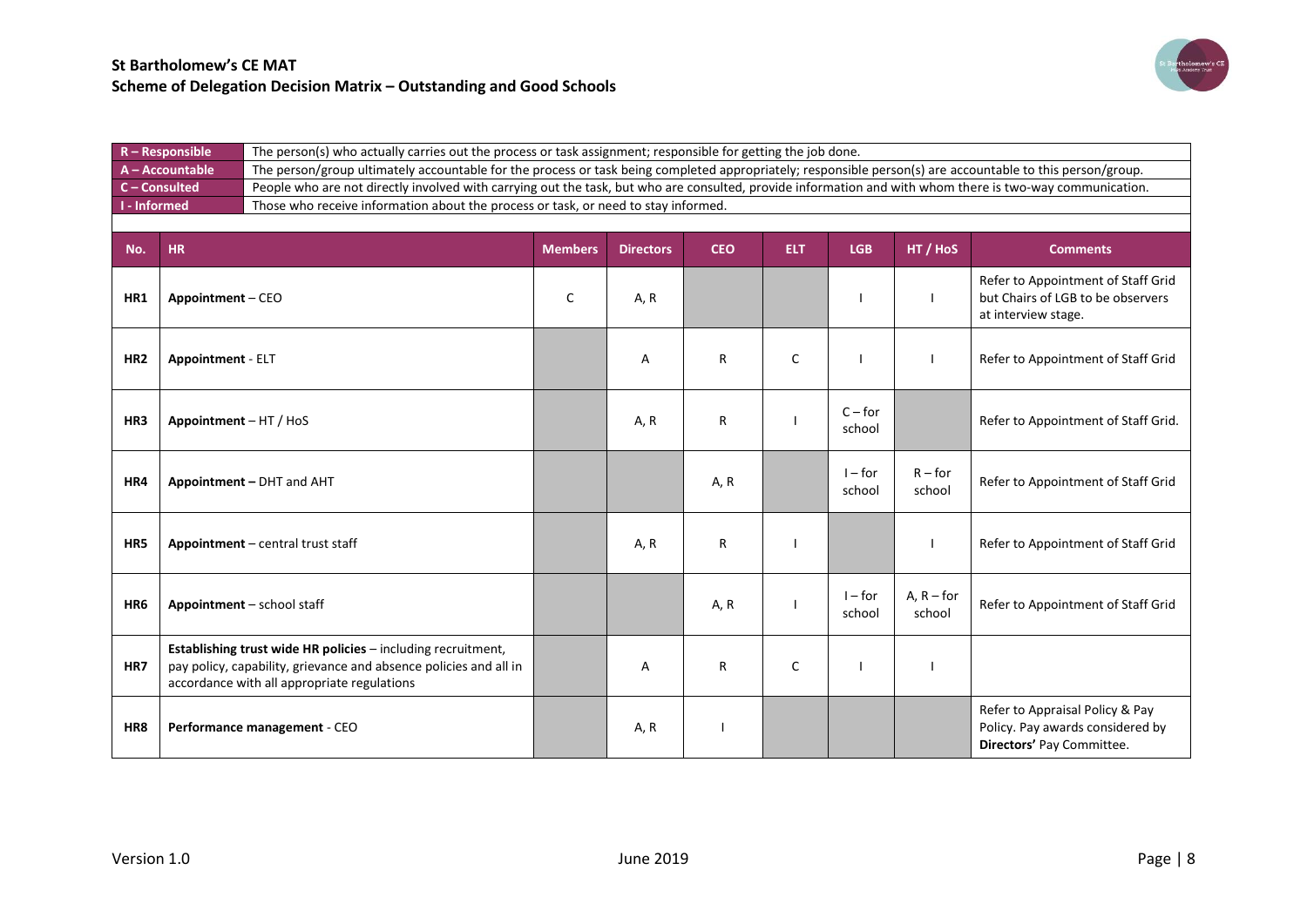

| $R -$ Responsible   | The person(s) who actually carries out the process or task assignment; responsible for getting the job done.                                               |
|---------------------|------------------------------------------------------------------------------------------------------------------------------------------------------------|
| $A - Accountable$   | The person/group ultimately accountable for the process or task being completed appropriately; responsible person(s) are accountable to this person/group. |
| $C$ – Consulted     | People who are not directly involved with carrying out the task, but who are consulted, provide information and with whom there is two-way communication.  |
| <b>I</b> - Informed | Those who receive information about the process or task, or need to stay informed.                                                                         |
|                     |                                                                                                                                                            |

| No.         | <b>HR</b>                                                        | <b>Members</b> | <b>Directors</b> | <b>CEO</b> | <b>ELT</b> | <b>LGB</b> | HT / HoS            | <b>Comments</b>                                                                                  |
|-------------|------------------------------------------------------------------|----------------|------------------|------------|------------|------------|---------------------|--------------------------------------------------------------------------------------------------|
| HR9         | Performance management - ELT and HT/HoS                          |                | A                | R          |            |            |                     | Refer to Appraisal Policy & Pay<br>Policy. Pay awards considered by<br>Directors' Pay Committee. |
| <b>HR10</b> | Performance management - central trust staff                     |                |                  | A, R       | R          |            |                     | Refer to Appraisal Policy & Pay<br>Policy. Pay awards considered by<br>Directors' Pay Committee. |
| <b>HR11</b> | Performance management - school staff                            |                |                  | C          | C          | A          | $\mathsf{R}$        | Refer to Appraisal Policy & Pay<br>Policy. Pay awards considered by<br>Governors' Pay Committee. |
| <b>HR12</b> | Setting terms and conditions of employment and staff<br>handbook |                | C                | A, R       |            |            | $R$ – for<br>school |                                                                                                  |
| <b>HR13</b> | Dismissal - CEO                                                  |                | A, R             |            |            |            |                     | In accordance with the trust<br>disciplinary and capability policies                             |
| <b>HR14</b> | <b>Dismissal</b> $-$ ELT and HT/HoS                              |                | A, R             | C          |            |            |                     | In accordance with the trust<br>disciplinary and capability policies                             |
| <b>HR15</b> | Dismissal - central trust staff                                  |                | A, R             | C          |            |            |                     | In accordance with the trust<br>disciplinary and capability policies                             |
| <b>HR16</b> | Dismissal - school staff                                         |                |                  | C          |            | A, R       | $\mathsf{C}$        | In accordance with the trust<br>disciplinary and capability policies.                            |
| <b>HR17</b> | Reviewing discipline and grievance policy                        |                | A                | R          |            |            |                     |                                                                                                  |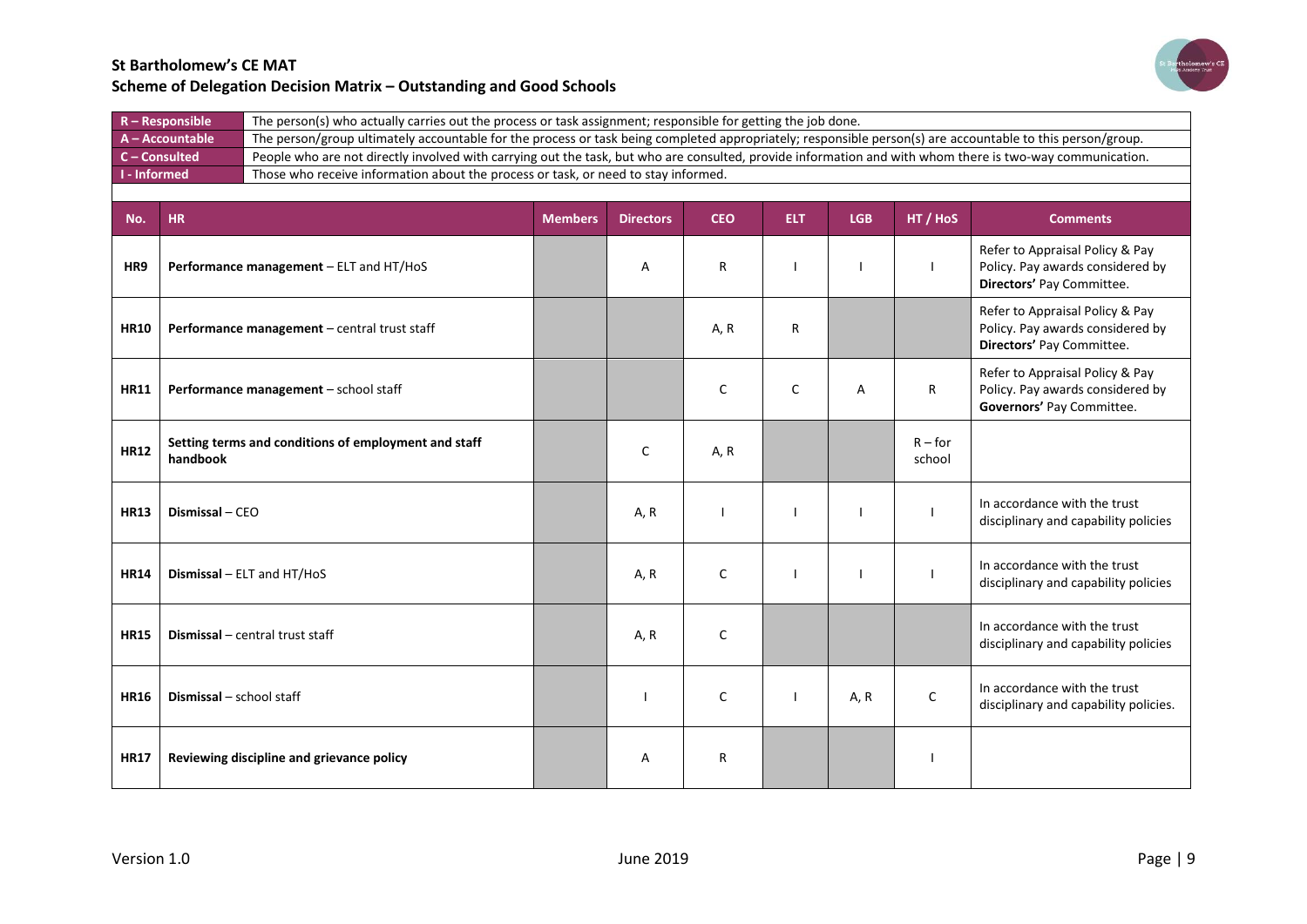

| $R -$ Responsible | The person(s) who actually carries out the process or task assignment; responsible for getting the job done.                                               |
|-------------------|------------------------------------------------------------------------------------------------------------------------------------------------------------|
| $A - Accountable$ | The person/group ultimately accountable for the process or task being completed appropriately; responsible person(s) are accountable to this person/group. |
| $C$ – Consulted   | People who are not directly involved with carrying out the task, but who are consulted, provide information and with whom there is two-way communication.  |
| I - Informed      | Those who receive information about the process or task, or need to stay informed.                                                                         |
|                   |                                                                                                                                                            |

| No.         | <b>HR</b>                                                                                                 | <b>Members</b> | <b>Directors</b> | <b>CEO</b> | <b>ELT</b>   | <b>LGB</b>          | HT / HoS            | <b>Comments</b>                                                                                |
|-------------|-----------------------------------------------------------------------------------------------------------|----------------|------------------|------------|--------------|---------------------|---------------------|------------------------------------------------------------------------------------------------|
| <b>HR18</b> | Review central trust team structure                                                                       |                | A                | R          | C            |                     |                     |                                                                                                |
| <b>HR19</b> | Organisation restructure - central trust team                                                             |                | Α                | R          | C            |                     |                     | Board ratification required. CEO<br>notification before process begins,<br>HR advice involved. |
| <b>HR20</b> | Organisation restructure - school staff                                                                   |                |                  | C          | C            | A, R                | $\mathsf{R}$        | Board ratification required. CEO<br>notification before process begins,<br>HR advice involved. |
| <b>HR21</b> | Safeguarding                                                                                              |                | A                | R          |              | $A$ – for<br>school | $R$ – for<br>school |                                                                                                |
| <b>HR22</b> | Manage and mitigate HR risk                                                                               |                | A                | R          | $\mathsf{R}$ | $A$ – for<br>school | $R$ – for<br>school |                                                                                                |
| <b>HR23</b> | Maintain accurate, effective and secure employee records -<br>central trust team                          |                |                  | А          | R            |                     |                     |                                                                                                |
| <b>HR24</b> | Maintain accurate, effective and secure employee records -<br>school staff                                |                |                  | Α          | C            |                     | $R$ – for<br>school |                                                                                                |
| <b>HR25</b> | Ensuring the well-being of all staff including developing and<br>implementing a staff well-being strategy |                | A                | R          | C            | $A$ – for<br>school | $R$ – for<br>school |                                                                                                |

Where accountability or responsibility sits with the trust board, it may be delegated to a sub-committee, such as the LGB, as long as recommendations are ratified at trust board level.

Where accountability of responsibility sits with the CEO, it may be delegated to the ELT, central trust staff or HT/HoS as appropriate, reporting back via the CEO.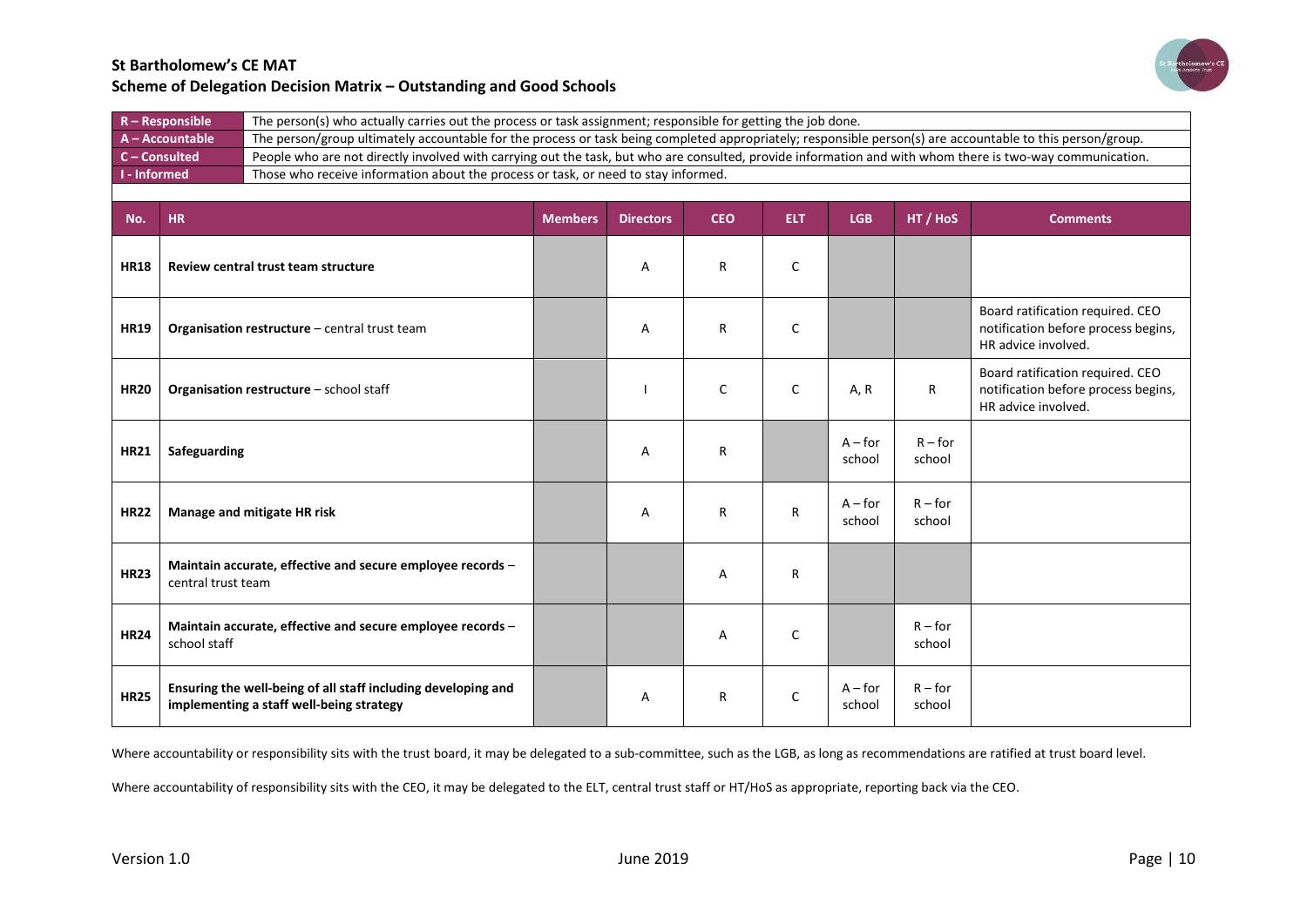

|                 | $R -$ Responsible<br>The person(s) who actually carries out the process or task assignment; responsible for getting the job done. |                                                                                                                                                            |                |                  |            |              |                     |                     |                                  |
|-----------------|-----------------------------------------------------------------------------------------------------------------------------------|------------------------------------------------------------------------------------------------------------------------------------------------------------|----------------|------------------|------------|--------------|---------------------|---------------------|----------------------------------|
|                 | A - Accountable                                                                                                                   | The person/group ultimately accountable for the process or task being completed appropriately; responsible person(s) are accountable to this person/group. |                |                  |            |              |                     |                     |                                  |
|                 | C - Consulted                                                                                                                     | People who are not directly involved with carrying out the task, but who are consulted, provide information and with whom there is two-way communication.  |                |                  |            |              |                     |                     |                                  |
| - Informed      |                                                                                                                                   | Those who receive information about the process or task, or need to stay informed.                                                                         |                |                  |            |              |                     |                     |                                  |
|                 |                                                                                                                                   |                                                                                                                                                            |                |                  |            |              |                     |                     |                                  |
| No.             | <b>Operations and Estates</b>                                                                                                     |                                                                                                                                                            | <b>Members</b> | <b>Directors</b> | <b>CEO</b> | <b>ELT</b>   | <b>LGB</b>          | HT / HoS            | <b>Comments</b>                  |
| OP1             |                                                                                                                                   | Central services - determining and allocating central services<br>provided to the schools by the trust                                                     |                | Α                | R          | $\mathsf{R}$ |                     | C                   | Annual requirement               |
| OP <sub>2</sub> |                                                                                                                                   | Central services - overseeing the effectiveness of the central<br>services provided to the schools by the trust                                            |                | Α                | R          | R            |                     | C                   | Annual requirement               |
| OP3             | strategy                                                                                                                          | Developing school buildings and facilities estate long term                                                                                                |                | Α                | R          | R            | $I$ – for<br>school | $C$ – for<br>school |                                  |
| OP4             | maintenance plan                                                                                                                  | Maintaining buildings and developing properly funded                                                                                                       |                |                  |            | C            | $A$ – for<br>school | $R$ – for<br>school |                                  |
| OP <sub>5</sub> |                                                                                                                                   | Arranging insurance for the trust and its schools                                                                                                          |                | Α                | R          | R            |                     |                     |                                  |
| OP <sub>6</sub> | community                                                                                                                         | Media and PR - overseeing public relations activities to<br>project the activities of the trust and school to the wide                                     |                |                  | A, R       |              |                     | $C$ – for<br>school |                                  |
| OP7             |                                                                                                                                   | Trust prospectus and web site                                                                                                                              |                | C                | Α          | R            |                     |                     |                                  |
| OP8             |                                                                                                                                   | School prospectus and web site                                                                                                                             |                |                  | C          |              | $A$ – for<br>school | $R$ – for<br>school |                                  |
| OP <sub>9</sub> |                                                                                                                                   | Dealing with trust complaints                                                                                                                              |                | Α                | R          |              |                     |                     | Refer to trust Complaints Policy |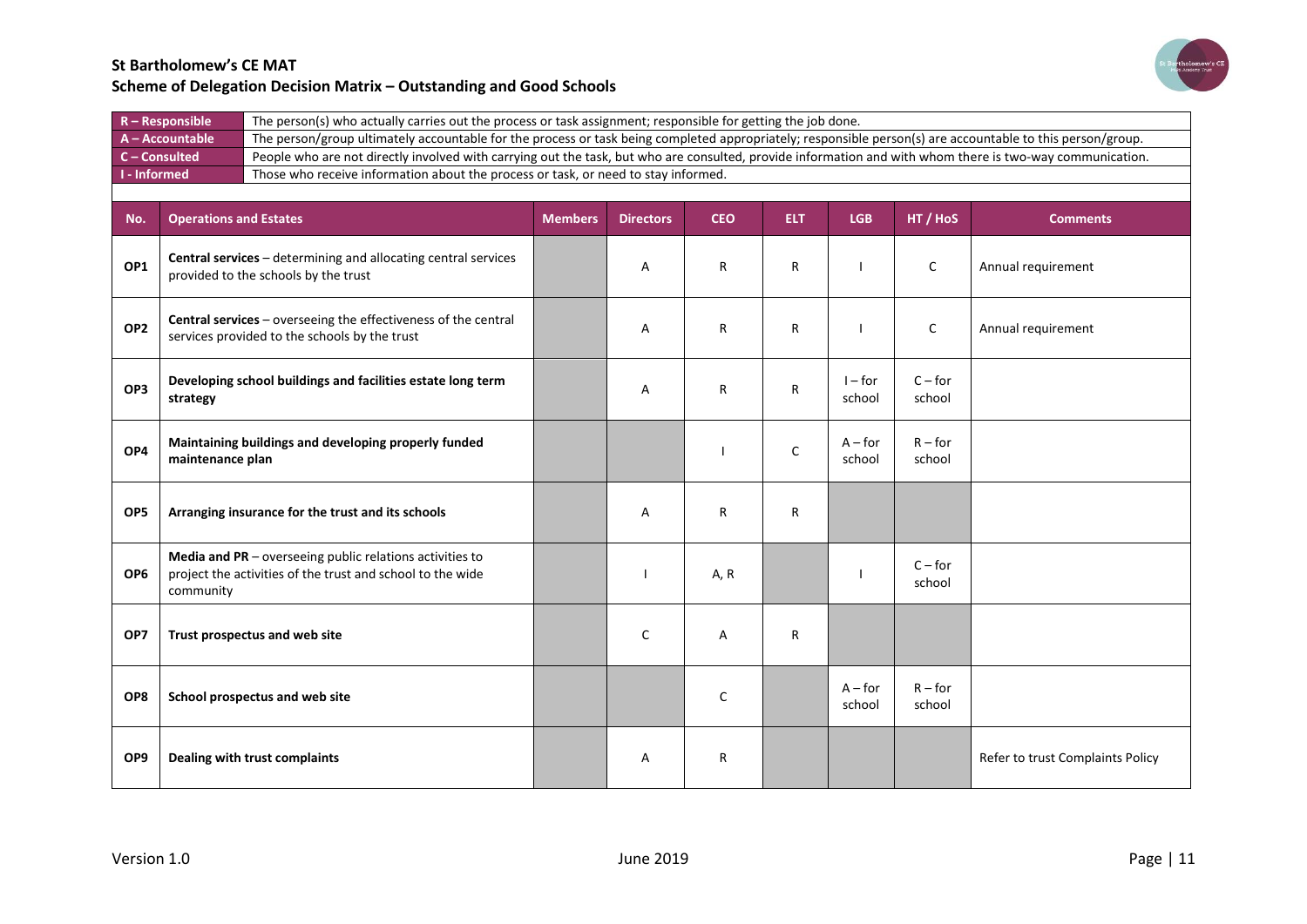

| $R -$ Responsible | The person(s) who actually carries out the process or task assignment; responsible for getting the job done.                                               |
|-------------------|------------------------------------------------------------------------------------------------------------------------------------------------------------|
| A - Accountable   | The person/group ultimately accountable for the process or task being completed appropriately; responsible person(s) are accountable to this person/group. |
| $C$ – Consulted   | People who are not directly involved with carrying out the task, but who are consulted, provide information and with whom there is two-way communication.  |
| I - Informed      | Those who receive information about the process or task, or need to stay informed.                                                                         |
|                   |                                                                                                                                                            |

| No.         | <b>Operations and Estates</b>                      | <b>Members</b> | <b>Directors</b>                | <b>CEO</b> | <b>ELT</b>   | <b>LGB</b>          | HT / HoS            | <b>Comments</b>                                                                                                                                                                      |
|-------------|----------------------------------------------------|----------------|---------------------------------|------------|--------------|---------------------|---------------------|--------------------------------------------------------------------------------------------------------------------------------------------------------------------------------------|
| <b>OP10</b> | Dealing with school complaints                     |                | $A - if$<br>complaint<br>re LGB | I, R       |              | $A$ – for<br>school | $R$ – for<br>school | For individual school complaints<br>the LGB is responsible in the first<br>instance, unless complaint is about<br>the LGB. Refer to trust Complaints<br>Policy for further guidance. |
| <b>OP11</b> | Manage and mitigate operational and estates risk   |                | A                               | R          | R            | $A$ – for<br>school | $R$ – for<br>school |                                                                                                                                                                                      |
| <b>OP12</b> | Comply with all GDPR legislation and good practice |                | A                               | R          | $\mathsf{R}$ | $A$ – for<br>school | $R$ – for<br>school |                                                                                                                                                                                      |
| <b>OP13</b> | Ensure health and safety regulations are followed  |                | Α                               | R          | R            | $A$ – for<br>school | $R$ – for<br>school |                                                                                                                                                                                      |
| <b>OP14</b> | <b>Premises security</b>                           |                | Α                               |            | C            | $A$ –for<br>school  | $R$ – for<br>school |                                                                                                                                                                                      |
| <b>OP15</b> | <b>Premises management</b>                         |                |                                 | Α          | C            | $A$ – for<br>school | $R$ – for<br>school |                                                                                                                                                                                      |

Where accountability or responsibility sits with the trust board, it may be delegated to a sub-committee, such as the LGB, as long as recommendations are ratified at trust board level.

Where accountability of responsibility sits with the CEO, it may be delegated to the ELT, central trust staff or HT/HoS as appropriate, reporting back via the CEO.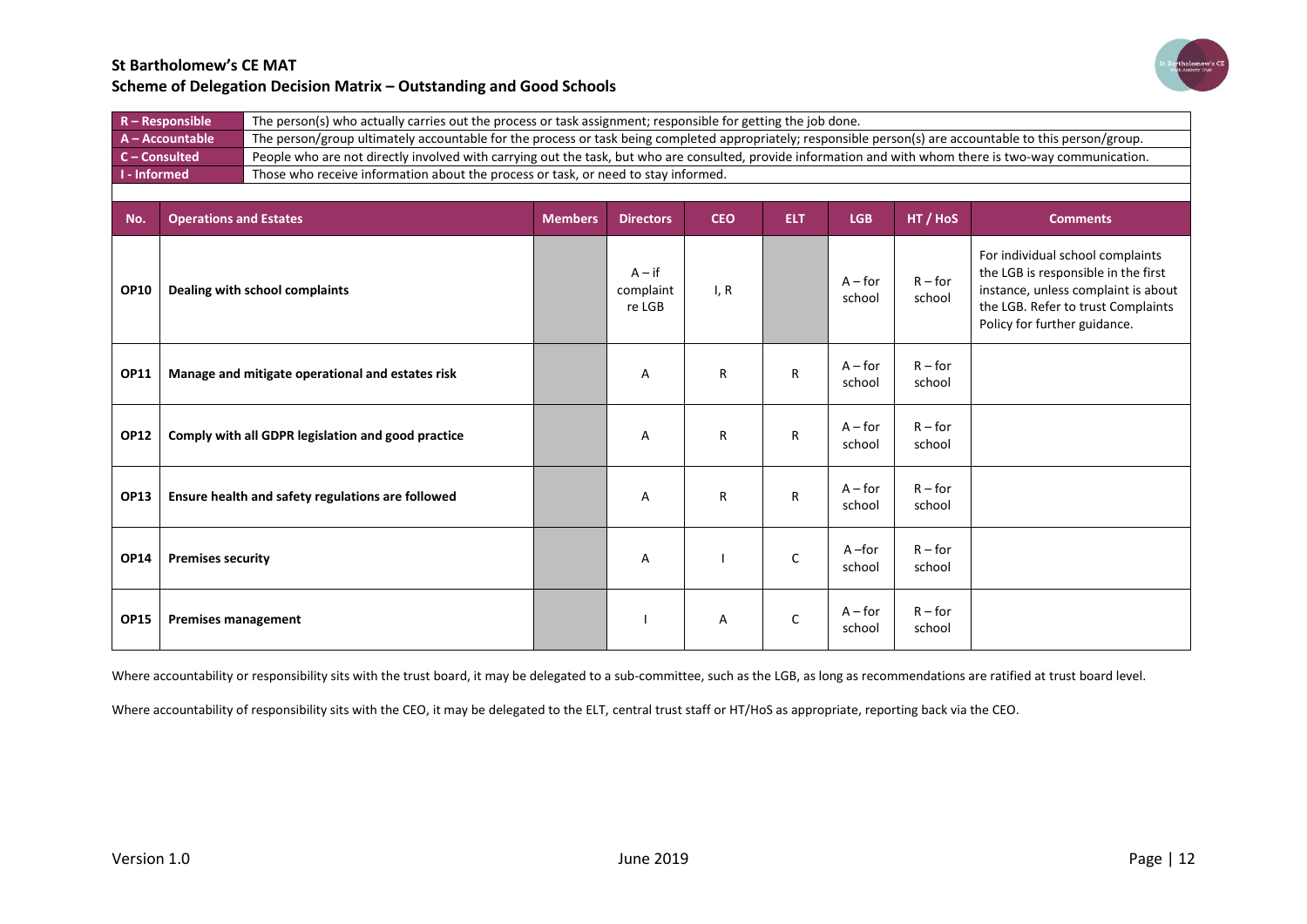

|                | $R -$ Responsible                                                                                  | The person(s) who actually carries out the process or task assignment; responsible for getting the job done.                                                                                           |                |                  |            |            |                     |                     |                                                                                       |  |
|----------------|----------------------------------------------------------------------------------------------------|--------------------------------------------------------------------------------------------------------------------------------------------------------------------------------------------------------|----------------|------------------|------------|------------|---------------------|---------------------|---------------------------------------------------------------------------------------|--|
|                | A - Accountable                                                                                    | The person/group ultimately accountable for the process or task being completed appropriately; responsible person(s) are accountable to this person/group.                                             |                |                  |            |            |                     |                     |                                                                                       |  |
|                | $C$ – Consulted                                                                                    | People who are not directly involved with carrying out the task, but who are consulted, provide information and with whom there is two-way communication.                                              |                |                  |            |            |                     |                     |                                                                                       |  |
|                | I - Informed<br>Those who receive information about the process or task, or need to stay informed. |                                                                                                                                                                                                        |                |                  |            |            |                     |                     |                                                                                       |  |
|                |                                                                                                    |                                                                                                                                                                                                        |                |                  |            |            |                     |                     |                                                                                       |  |
| No.            | <b>Financial</b>                                                                                   |                                                                                                                                                                                                        | <b>Members</b> | <b>Directors</b> | <b>CEO</b> | <b>ELT</b> | <b>LGB</b>          | HT / HoS            | <b>Comments</b>                                                                       |  |
| F <sub>1</sub> | long term (top slice)                                                                              | <b>Funding model</b> $-$ agreeing a funding model across the trust<br>and develop an individual funding model for each school so as<br>to secure the trust's financial health in the short, medium and |                | А                | R          | R          |                     |                     | Refer to Central Funding and<br><b>Services Policy</b>                                |  |
| F <sub>2</sub> | including 5 year forecast                                                                          | Central trust annual budget - formulating and setting                                                                                                                                                  |                | A                | R          | R          |                     |                     | Finance & Audit Committee initial<br>discussions, approved by trust<br>board          |  |
| F <sub>3</sub> | budget                                                                                             | Central trust annual budget - ensuring delivery of agreed                                                                                                                                              |                |                  | Α          | R          |                     |                     | Finance & Audit Committee to<br>review financial performance at<br>least once a term  |  |
| F <sub>4</sub> | year forecast                                                                                      | School annual budget - formulating and setting including 5                                                                                                                                             |                | A                | R          | R          | $A$ – for<br>school | $R$ – for<br>school | Finance & Audit Committee initial<br>discussions, approved by trust<br>board.         |  |
| F <sub>5</sub> |                                                                                                    | School annual budget - ensuring delivery of agreed budget                                                                                                                                              |                |                  | Α          | R          | $A$ – for<br>school | $R$ – for<br>school | Finance & Audit Committee to<br>review financial performance at<br>least once a term. |  |
| F <sub>6</sub> |                                                                                                    | Financial key performance indicators - setting                                                                                                                                                         |                | A                | R          | R          |                     |                     |                                                                                       |  |
| F7             |                                                                                                    | Financial key performance indicators - reporting                                                                                                                                                       |                |                  | Α          | R          | $I$ – for<br>school | $R$ – for<br>school | Finance & Audit Committee to<br>review financial performance at<br>least once a term  |  |
| F8             | requirements                                                                                       | Financial policies - establishing policies and procedures to<br>ensure compliance with the trust's financial reporting                                                                                 |                | A                | R          | R          |                     |                     |                                                                                       |  |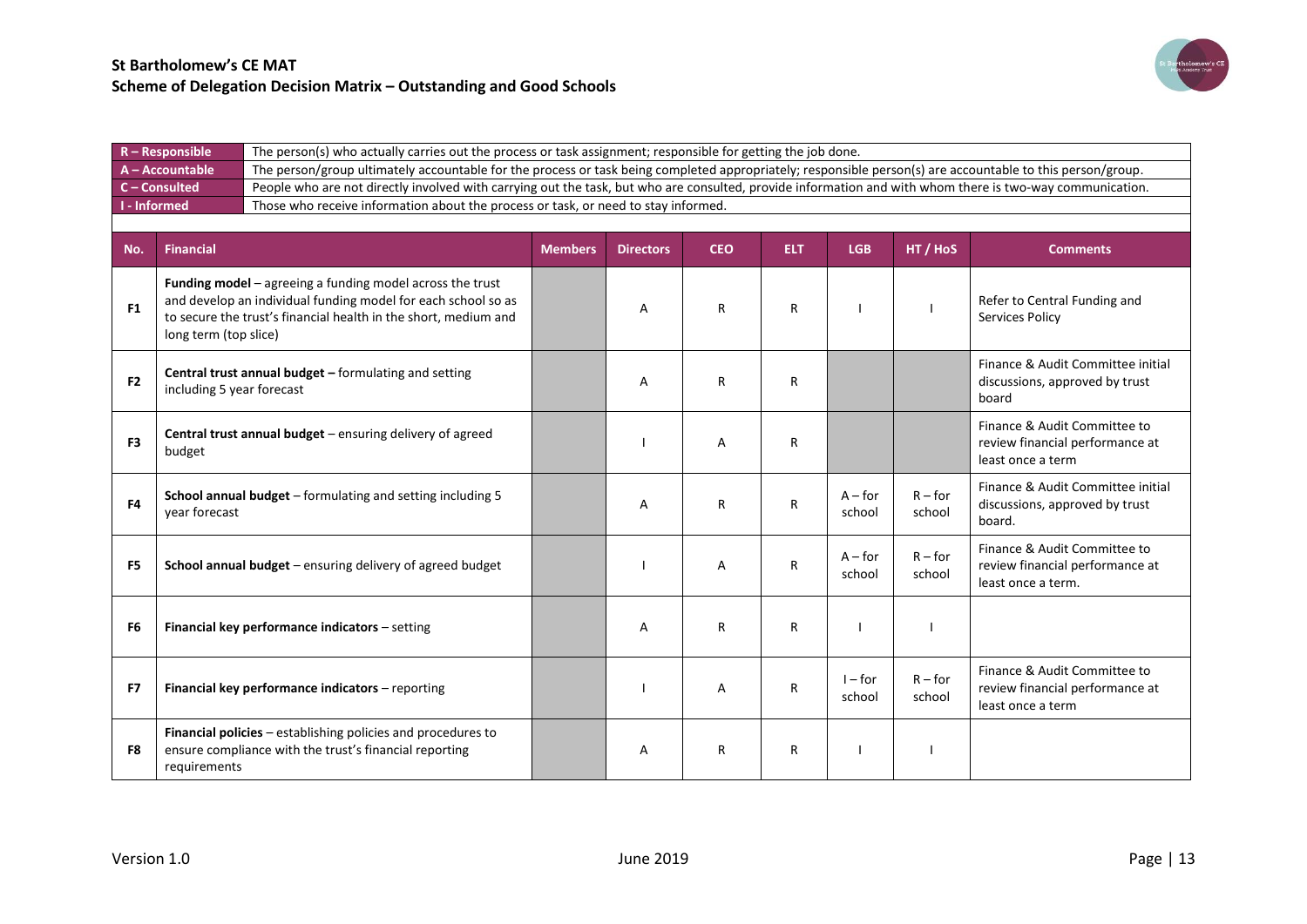

| $R -$ Responsible | The person(s) who actually carries out the process or task assignment; responsible for getting the job done.                                               |
|-------------------|------------------------------------------------------------------------------------------------------------------------------------------------------------|
| A-Accountable     | The person/group ultimately accountable for the process or task being completed appropriately; responsible person(s) are accountable to this person/group. |
| $C$ – Consulted   | People who are not directly involved with carrying out the task, but who are consulted, provide information and with whom there is two-way communication.  |
| I - Informed      | Those who receive information about the process or task, or need to stay informed.                                                                         |
|                   |                                                                                                                                                            |

| No.             | <b>Financial</b>                                                                                                                                                     | <b>Members</b> | <b>Directors</b> | <b>CEO</b> | <b>ELT</b> | <b>LGB</b>          | HT / HoS            | <b>Comments</b>                                                 |
|-----------------|----------------------------------------------------------------------------------------------------------------------------------------------------------------------|----------------|------------------|------------|------------|---------------------|---------------------|-----------------------------------------------------------------|
| F <sub>9</sub>  | <b>Establish financial decisions levels and limits</b>                                                                                                               |                | A                | R          | R          |                     |                     |                                                                 |
| <b>F10</b>      | Maintain proper financial records                                                                                                                                    |                |                  | Α          | R          |                     | $R$ – for<br>school |                                                                 |
| <b>F11</b>      | Statutory financial reporting - annual accounts                                                                                                                      |                | A                | R          | R          |                     |                     | Members to receive signed annual<br>accounts                    |
| F12             | Statutory financial reporting - other including ESFA<br>requirements                                                                                                 |                | A                | R          | R          |                     |                     |                                                                 |
| <b>F13</b>      | Investments - agreeing the investment policy in line with the<br>Academies Financial Handbook and any internal policies and<br>controls                              |                | A                | R          | R          |                     |                     | Investments are restricted to fixed<br>term cash deposits only. |
| F14             | Procurement - agreeing the procurement policy to be used for<br>all suppliers in line with the Academies Financial Handbook<br>and other regulations as applicable   |                | A                | R          | R          |                     |                     |                                                                 |
| <b>F15</b>      | Procurement - identify additional services to be procure on<br>behalf of the school                                                                                  |                |                  | Α          | R          |                     | $\mathsf{C}$        |                                                                 |
| F <sub>16</sub> | Procurement - ensure central procured services provide value<br>for money                                                                                            |                | A                | R          | R          |                     | $\mathsf{C}$        |                                                                 |
| <b>F17</b>      | Lettings - setting school specific lettings policies in accordance<br>with the Funding Agreement, Academies Financial Handbook<br>and internal policies and controls |                |                  |            | C          | $A$ – for<br>school | $R$ – for<br>school |                                                                 |